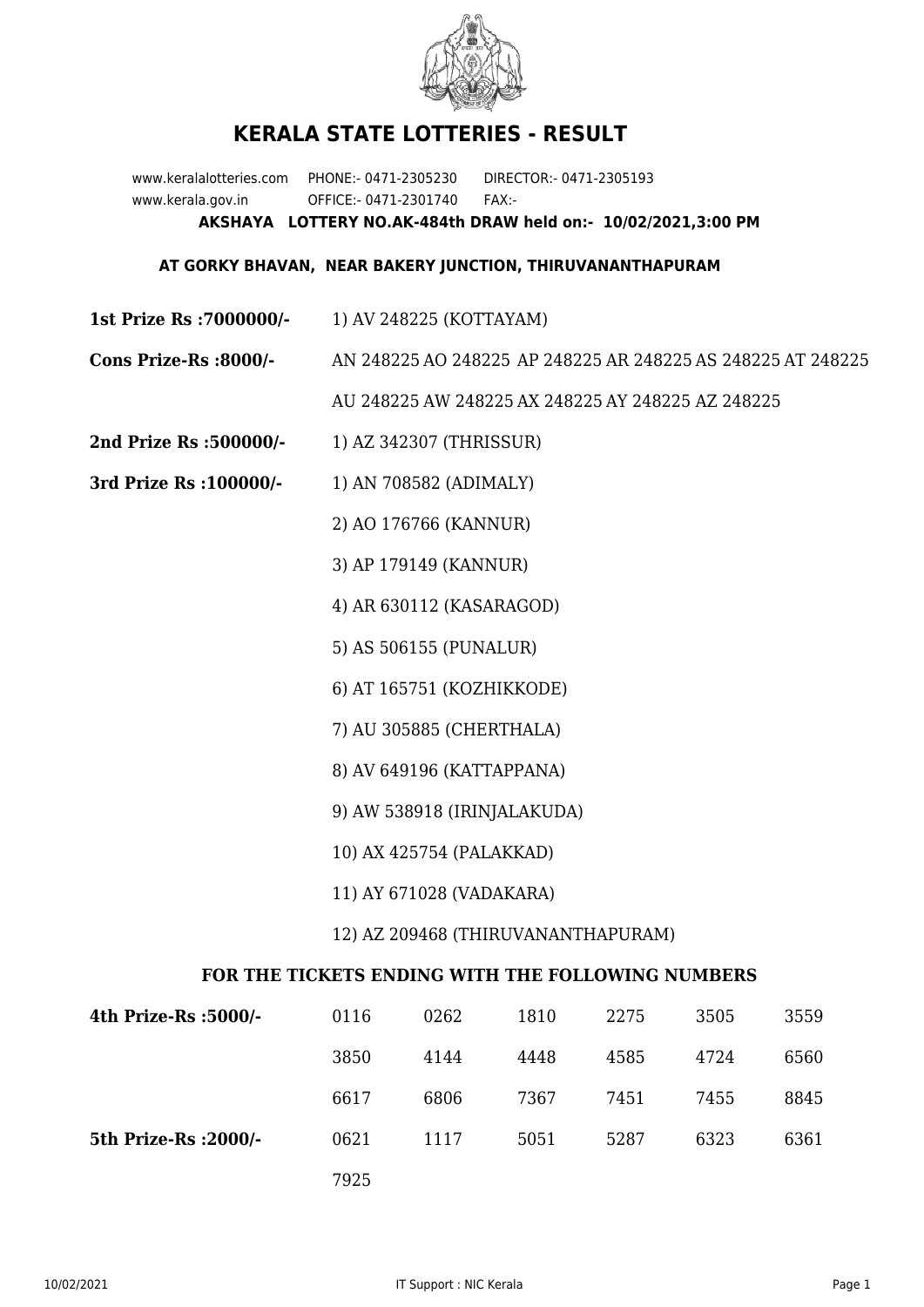| 6th Prize-Rs : 1000/- | 0038 | 0204 | 0617 | 0872 | 1042 | 1456 |
|-----------------------|------|------|------|------|------|------|
|                       | 2338 | 2349 | 2386 | 2387 | 2729 | 2832 |
|                       | 3429 | 4138 | 4578 | 5829 | 5950 | 6298 |
|                       | 6337 | 7221 | 7473 | 7912 | 8192 | 9365 |
|                       | 9402 | 9875 |      |      |      |      |
| 7th Prize-Rs :500/-   | 0160 | 0340 | 0382 | 0585 | 0588 | 0698 |
|                       | 0787 | 1113 | 1199 | 1221 | 1299 | 1517 |
|                       | 1980 | 1998 | 2002 | 2020 | 2048 | 2095 |
|                       | 2188 | 2328 | 2766 | 3165 | 3212 | 3282 |
|                       | 3443 | 3454 | 3527 | 3623 | 3902 | 3947 |
|                       | 4319 | 4343 | 4652 | 4683 | 4951 | 5019 |
|                       | 5222 | 5238 | 5438 | 5477 | 5535 | 5762 |
|                       | 5798 | 6048 | 6283 | 6811 | 6987 | 7057 |
|                       | 7402 | 7460 | 7507 | 7532 | 7941 | 7968 |
|                       | 8764 | 8782 | 8916 | 9100 | 9114 | 9372 |
|                       | 9447 | 9525 | 9583 | 9865 |      |      |
| 8th Prize-Rs : 100/-  | 0012 | 0098 | 0276 | 0303 | 0324 | 0359 |
|                       | 0387 | 0452 | 0509 | 0592 | 0610 | 0989 |
|                       | 1109 | 1163 | 1470 | 1495 | 1528 | 1543 |
|                       | 1580 | 1597 | 1679 | 1710 | 1807 | 1852 |
|                       | 1937 | 2004 | 2007 | 2750 | 2785 | 2928 |
|                       | 2987 | 3030 | 3348 | 3398 | 3400 | 3404 |
|                       | 3415 | 3447 | 3501 | 3556 | 3701 | 3709 |
|                       | 3748 | 3860 | 3893 | 4049 | 4054 | 4095 |
|                       | 4454 | 4457 | 4537 | 4595 | 4601 | 4642 |
|                       | 4854 | 4923 | 4932 | 5015 | 5047 | 5100 |
|                       | 5181 | 5271 | 5334 | 5379 | 5394 | 5443 |
|                       | 5494 | 5547 | 5576 | 5596 | 5601 | 5893 |
|                       | 6152 | 6356 | 6498 | 6575 | 6604 | 6804 |